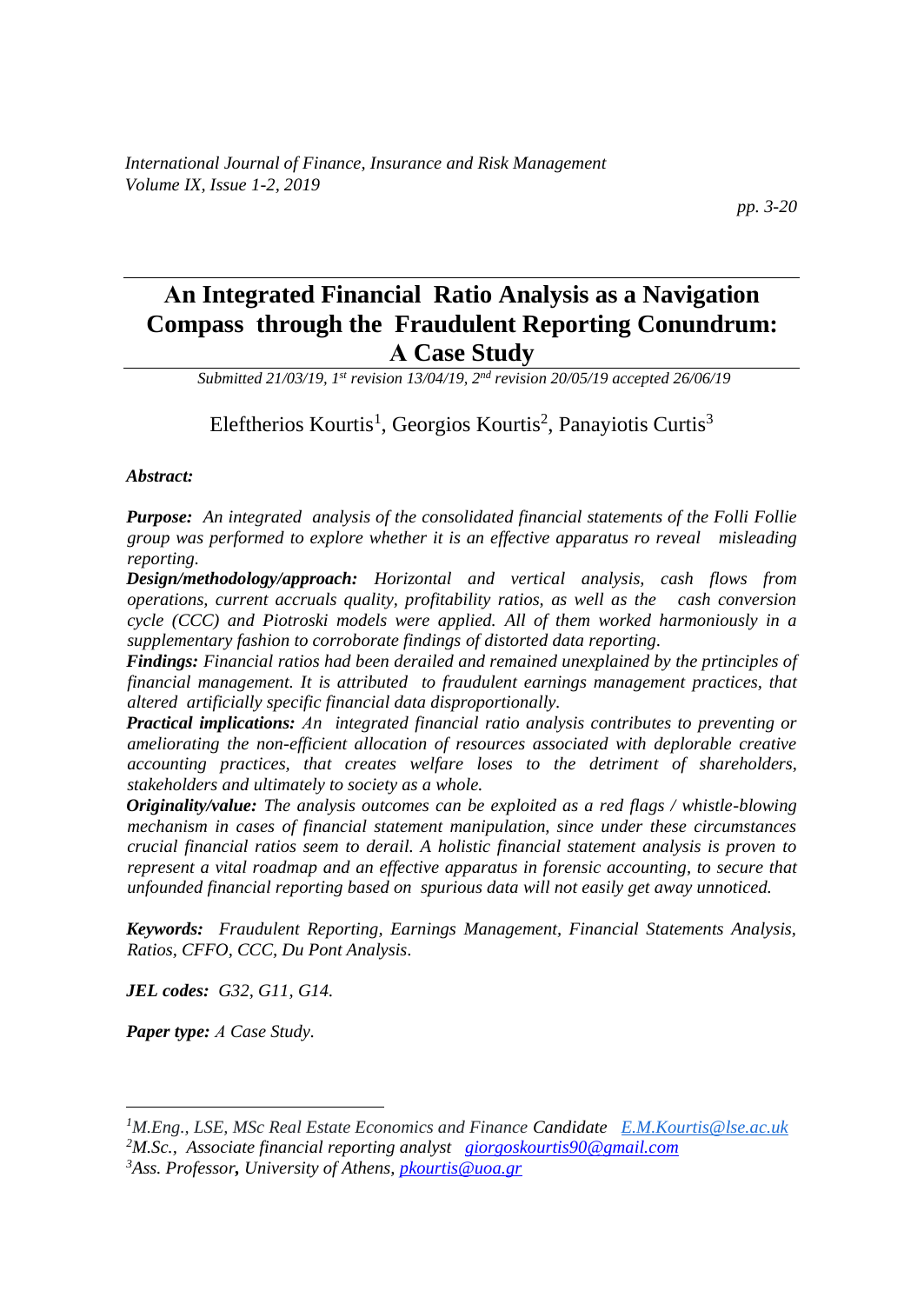### **1. Introduction**

The revised "Conceptual Framework for Financial Reporting (its original predecessor was issued in 1989 and an unfinished draft in 2010) states that its main purpose is to provide existing and potential investors, lenders and other creditors with the necessary information to: a) make decisions about holding, buying or selling equity or debt instruments, b) assess how effectively and efficiently management administers the resources claims (financial position and performance) and c) find out about the entity's prospects for future cash flows. Reported financial information to be useful among other characteristics (accurate, comparable, relevant, understandable, timeliness), must also be verifiable (IASB, 2018).

Nowadays due to the scale of corporations their equity financing comes from a variety of different sources and management is usually different from the owners. The agency theory examines the relationship of principal and agent, as well as the possible conflicts of interest that may arise due to possible different risk preferences and the ensuing opportunistic behavior of management that may prop up. This situation is facilitated by the existing asymmetry information between principal and agent-management and the absence of optimal contract arrangement among the two parties (Jensen and Meckling, 1976**)** due to transaction cost and bounded rationality involved, that doesn't allow to foresee all contingent future events and arrange them. Moral hazard and adverse selection problems are usually associated with information asymmetry among management, diverse stockholders and the rest stakeholders (Scott, 2014; Eisenhard, 1989).

Information asymmetry fosters adverse selection due to the fact that inside party (management) possesses advantage in gauging the current true financial situation and its future possibilities, at the detriment of outside parties that do not have access to information needed. Credible reported data is meant to attenuate and correct the problem of information asymmetry. Contrived earnings create moral hazard problems, since stockholders and stakeholders cannot use dependable profitability performance measures (notably profits, ROE, ROA) to judge the competence and integrity of management in serving their interest, or penalize it otherwise, by rewarding them less. Forged profits misdirect the flow of resources. Such practices distort the capital market operation as a dependable mechanism of effective and efficient resource allocation in the economy. Thus create economic waste and losses and hamper the creation of new wealth for the group and society as a whole. Manipulated reported data also exacerbate the problem of adverse selection (Scott, 2014).

Creative accounting practices of management usually exploits appropriately the relative discretion of how accounting rules are applied. It provide some leeway that allow management "to inflate earnings, revenue, assets and/or reduce expenses, liabilities and losses leading to earnings management" (Spathis, 2002). Those practices are facilitated if the corporate governance mechanisms in place are not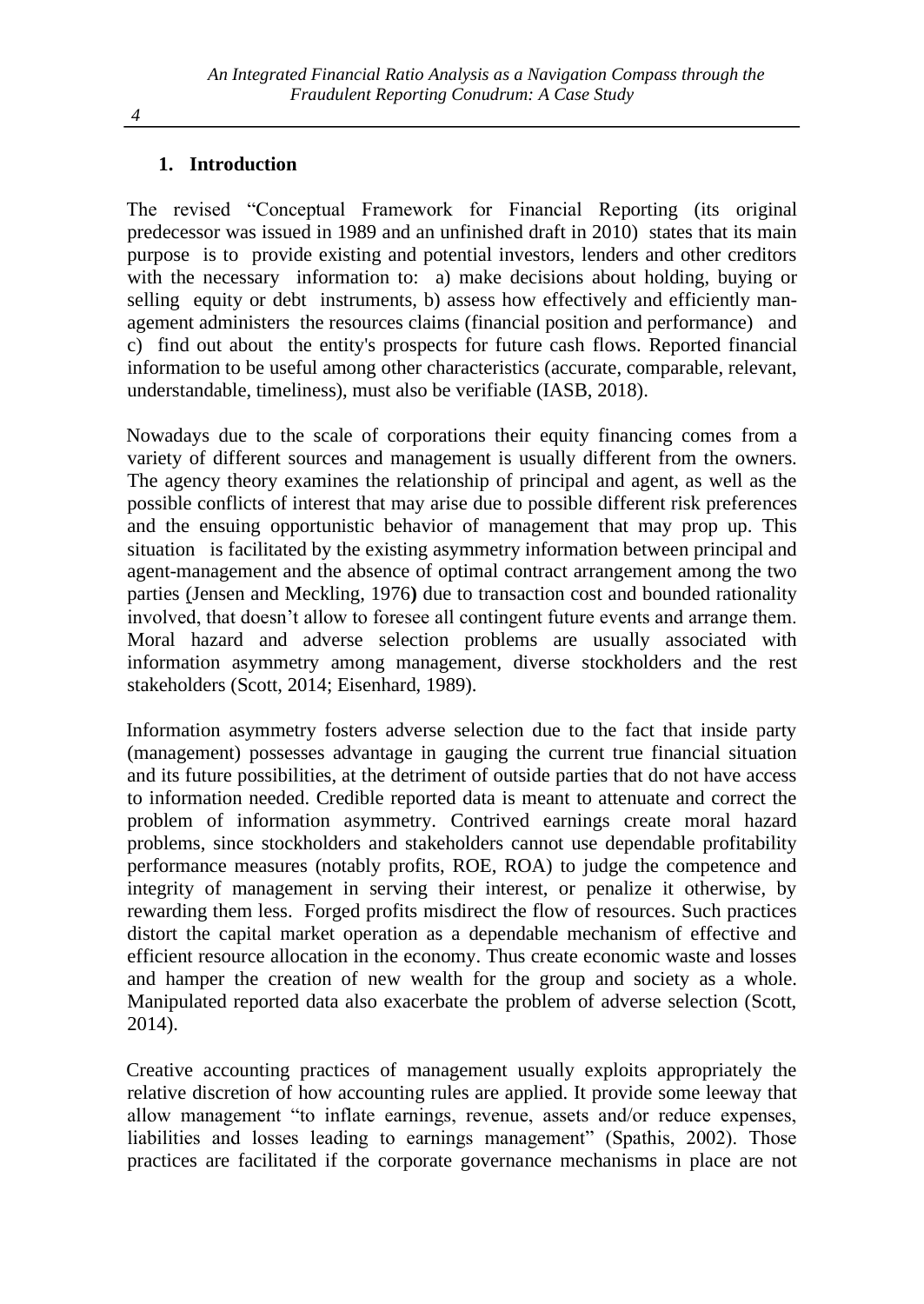effective. Financial statement fraud, is the manipulation of the information used to prepare them and the way are presented. By manipulating accounting data, the financial picture of the company or the group is falsified to satisfy expectations that support company's stock price and the remuneration of the management (Üyesi *et al.,* 2019). Those deplorable practices when revealed create discontent and low trust among investors regarding the authenticity and the relevance of financial statement information as an effective guiding mechanism for the decision making process. It lowers and/or misdirect investments and curb growth and development of the economy.

#### **2. Financial Shenanighans: The Case of Folli Follie (FF) Group**

The Folli Follie (FF) group under scrutiny (listed on the Athens Stock Εxchange), was formed when the original FF firm gained control of two other companies, Elmec Sport Co., in 2007 and Hellenic Duty Free Shops Co., in 2006. The consolidation facilitated any possible inclination of the management for data manipulation activities. A final decisive factor towards that direction, was the development of an extensive in papers (but fictitious in practice) commercial operation of the in Asia. It was made possible due to the absence of corporate governance mechanisms and an appropriate internal control system as a safeguard that, could thwart financial reporting misstatements. The activity in Asia circumvented any serious audit procedures for quite a long time, due to the negligence or probably under the auspices of the management. The absence of an effective preventive or corrective mechanism, allowed management to carry out a nebulous activity (in Asia mainly). It was that part of operations under the radar of internal control (and not only), that fostered primarily invisibility and obscurity in transactions and malign accounting handling, that reflected in the financial statements analysis outcomes..

The Gabriel Grego of Quintessential Capital Management published early May of 2018, the results of the investigation with respect the operations of the Folli Follie (FF) in Asia. According to the allegations the accuracy of the 2017 financial statements (at least), were seriously and loudly questioned. Not long after the previous incidence, the trading of the stock was suspended at Athens Stock Exchange. A preliminary audit of the operations in Asia performed by an independent advisory firm, ascertained most of the alleged wrong doings with respect the authenticity of the reported financial data. An announcement by the FF group on  $26<sup>th</sup>$  of Sept 2018 stated "during the Board of Directors' meeting that took place on day before, the report of the advisory company Alvarez & Marsal, which refers to the results of the audits conducted for the companies of the FFG group in Asia (APAC), was presented to the members of the Board". The main accounts of the balance sheet and Income statement reported in the financial statements of the FF Group for the year 2017 and the corresponding amounts ascertained by the Alvarez & Marsal with the title "Preliminary Restatement Findings, are presented in Table 1 below.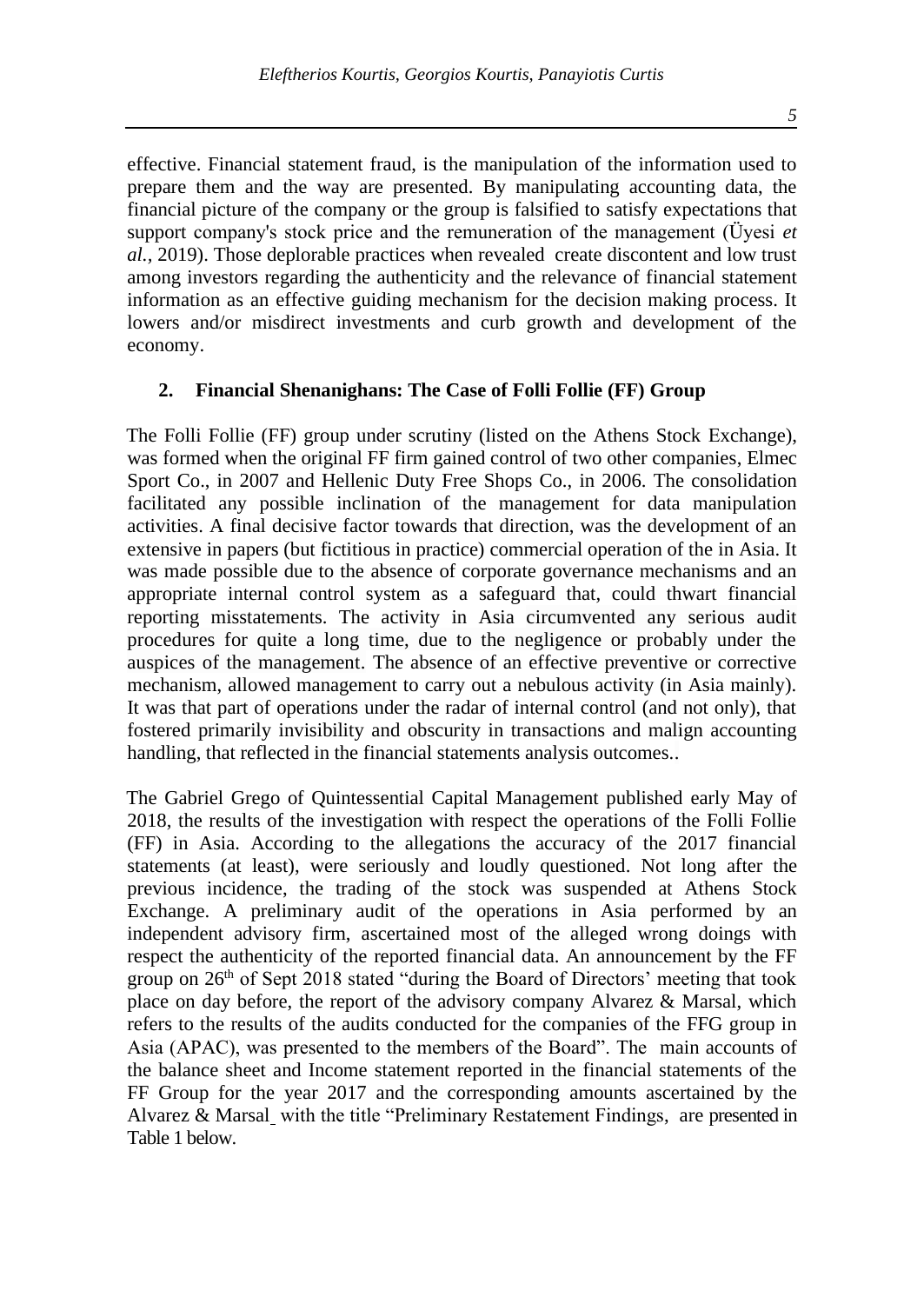| <b>Table 1.</b> Atvarez $\alpha$ marsat s restatement finalities (amounts in millions of $\phi$ ) |                      |                  |  |  |  |  |  |
|---------------------------------------------------------------------------------------------------|----------------------|------------------|--|--|--|--|--|
| Main Accounts                                                                                     | Financial Statements | Alvarez & Marsal |  |  |  |  |  |
|                                                                                                   | 2017                 | 2017             |  |  |  |  |  |
| Inventories                                                                                       | 581,7                | 33,9             |  |  |  |  |  |
| Trade receivables                                                                                 | 719,0                | 99,1             |  |  |  |  |  |
| Other receivables and prepayments                                                                 | 310,7                | 7,6              |  |  |  |  |  |
| <b>Bank and Cash balances</b>                                                                     | 296,8                | 6,4              |  |  |  |  |  |
| Trade and other payables                                                                          | 144,6                | 260,9            |  |  |  |  |  |
| Revenues                                                                                          | 1.112,3              | 116,8            |  |  |  |  |  |
| Profits                                                                                           | 316,4                | (44,7)           |  |  |  |  |  |
| Retained earnings                                                                                 | 1.831,9              | (180,6)          |  |  |  |  |  |
|                                                                                                   |                      |                  |  |  |  |  |  |

*Table 1. Alvarez & Marsal's restatement findings (amounts in millions of \$)*

*Source: e-kathimerini.com*

Given that financial statements data of the FF group are grossly distorted based on the findings (table 1) of the audits of operations in Asia (representing about 80% of reported revenues), none of the preconditions contained in "Conceptual Framework for Financial Reporting" exist with respect the information it provides to stakeholders, which are not verifiable but contrived.

In addition agency problems are present and opportunistic behavior of the management is encouraged, since the "principal" doesn't have the appropriate information to verify agent's behavior, so that the latter to be "obliged" to act in the interest of the former. The term "principal" in our case, refers to the majority of the owners that do not participate in the management (except the members of family founded the FF group who own 35 % of its equity capital and carry out the management task), and are the ones that suffer the repercussions of the fraudulent financial reporting. So, one of the main tenants of the agency theory (Jensen and Meckling, 1976), was violated at the expense of the "principal" and the agent (management) was facilitated to seek opportunistic behavior and advance its own interests.

The reporting practices of the Folli Follie (FF) group case, revived once again the concern of the public for the accuracy, trustworthiness and transparency of the data contained in the financial statements of publically traded companies in many cases. Ιt also raised questions regarding the level of adequacy of the existing institutionalized checks and balances applied, purporting to effectively safeguard the interest of the investors, against the abuses of power of the management, emanating from their information asymmetry status, vis a vis all stakeholders (internal and external). The asymmetry problem was not attenuated by the questionable (at least) reporting practices (that are meant to inform stakeholders), but intensified through the dissemination of false data.

# **3. Reported Financial Statement Data and Analysis**

Given that stakeholder don't have any accessibility to data, in order to trace the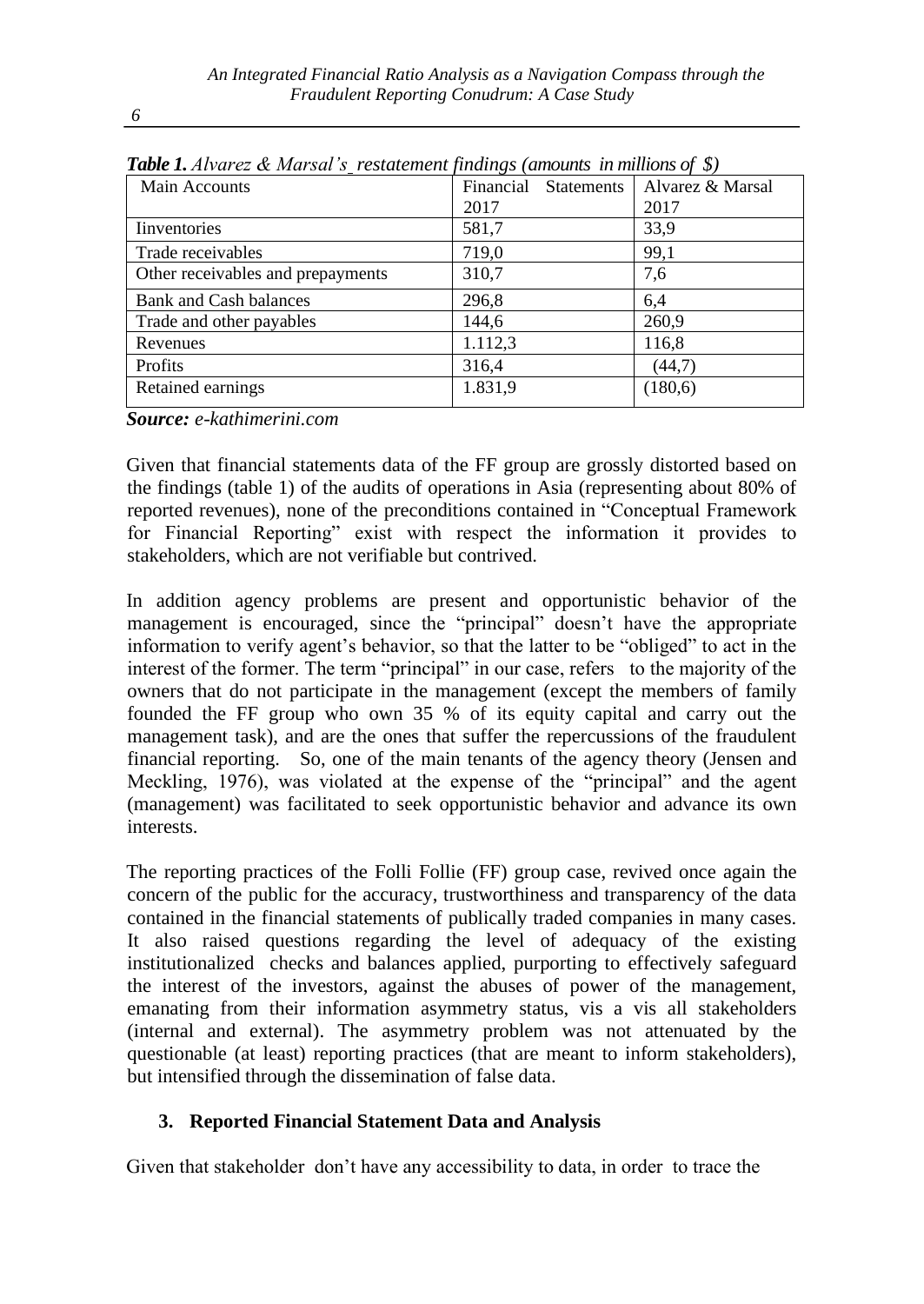*7*

reported financial shenanigans we will try to substantiate that if we use financial statement analysis tools in a holistic manner studying a longer period, it is feasible. It is well known that financial statement analysis includes:

- $\triangleright$  vertical and horizontal;
- ➢ Ratio analysis;
- $\triangleright$  Cash flow analysis.

In Table 2 below, we examine how the reported (the contrived ones) financial statement data by FF group, unfolded in the period of 2017-2008. By performing horizontal analysis (using 2008 as the base year), we try to obtain a big picture of the group's most crucial financial figures. Our aim is to find out whether it is possible through a more elaborate financial statement analysis to discern that there is something unusual going on with the data published, that could trigger a further and more in depth scrutiny of specific data of the statements.

Year 2008 was chosen as it is the first year consolidated financial statements were actually prepared after the merge of the three companies under the name of FF group. This year is the first one to be considered as absolutely comparable to 2017 (the year that financial statements were disputed publically) and we intend to use it as a base year for comparisons. The time period is long enough to form a rather solid opinion. Alternatively, for those who may think that the period of ten years is long and cumbersome in the analysis, the last column of Table 2, calculates changes of 2012 data with respect to 2008 (a five year period), so that some one can see that our conclusions are not altered by shortening the period of comparison. The data presented in Table 2, were extracted from the consolidated financial statements of the FF group published annually for the period 2008-2017. The column before the last one denotes the change of each variable in 2017, compared to 2008. It contains the horizontal analysis of crucial information for the entire period, we choose to study further with the use of additional tools of fundamental analysis.

|                                | 2017    | 2016    | 2015    | 2014       | 2013    | 2012    | 2011    | 2010    | 2009    | 2008    | 2017/2008<br>(% ) | 2012/2008<br>(% ) |
|--------------------------------|---------|---------|---------|------------|---------|---------|---------|---------|---------|---------|-------------------|-------------------|
| Revenues                       | 1.419.3 | 1.337.3 | 1.193.0 | 1 1 9 8 .1 | 934.2   | 1.110.0 | 1.021.4 | 989.6   | 992.5   | 937.3   | 51,4              | 18,4              |
| Earnings after<br><b>Taxes</b> | 216.8   | 226,9   | 186,3   | 145,4      | 347,5   | 95,6    | 91.3    | 85,1    | 98,2    | 76.9    | 181,9             | 24,3              |
| Cash flows<br>fromoperations   | (21,0)  | 140,1   | 57,9    | 56,2       | 6,5     | 23,6    | 0,1     | 29,9    | 55,4    | 32,8    | (165,0)           | (26, 8)           |
| Dividends<br>distributed       | 1,2     | 1,2     | 21,0    | 51,2       | 0,0     | 0.0     | 0,0     | 4,1     | 14,5    | 23,5    |                   |                   |
| Total assets                   | 2.775,1 | 2.580,2 | 2.207,6 | 1.969,5    | 1.571,8 | 1.815,8 | 1.723,9 | 1.582,8 | 1.436,7 | 1.345,0 | 106,3             | 35,5              |
| <b>Equity Capital</b>          | 1.919,2 | .884,4  | 1.605.7 | 1.360,8    | 1.183,4 | 825,1   | 739,8   | 529,2   | 441,1   | 376.2   | 410,2             | 193,2             |
| Retained<br>Earnings           | 1.576,0 | 1.362,5 | 1.140.2 | 965,3      | 1.077,8 | 768,2   | 674,7   | 585,5   | 405,3   | 308,6   | 410,7             | 148,9             |

*Table 2. Financial data of the FF group( Million Euros )*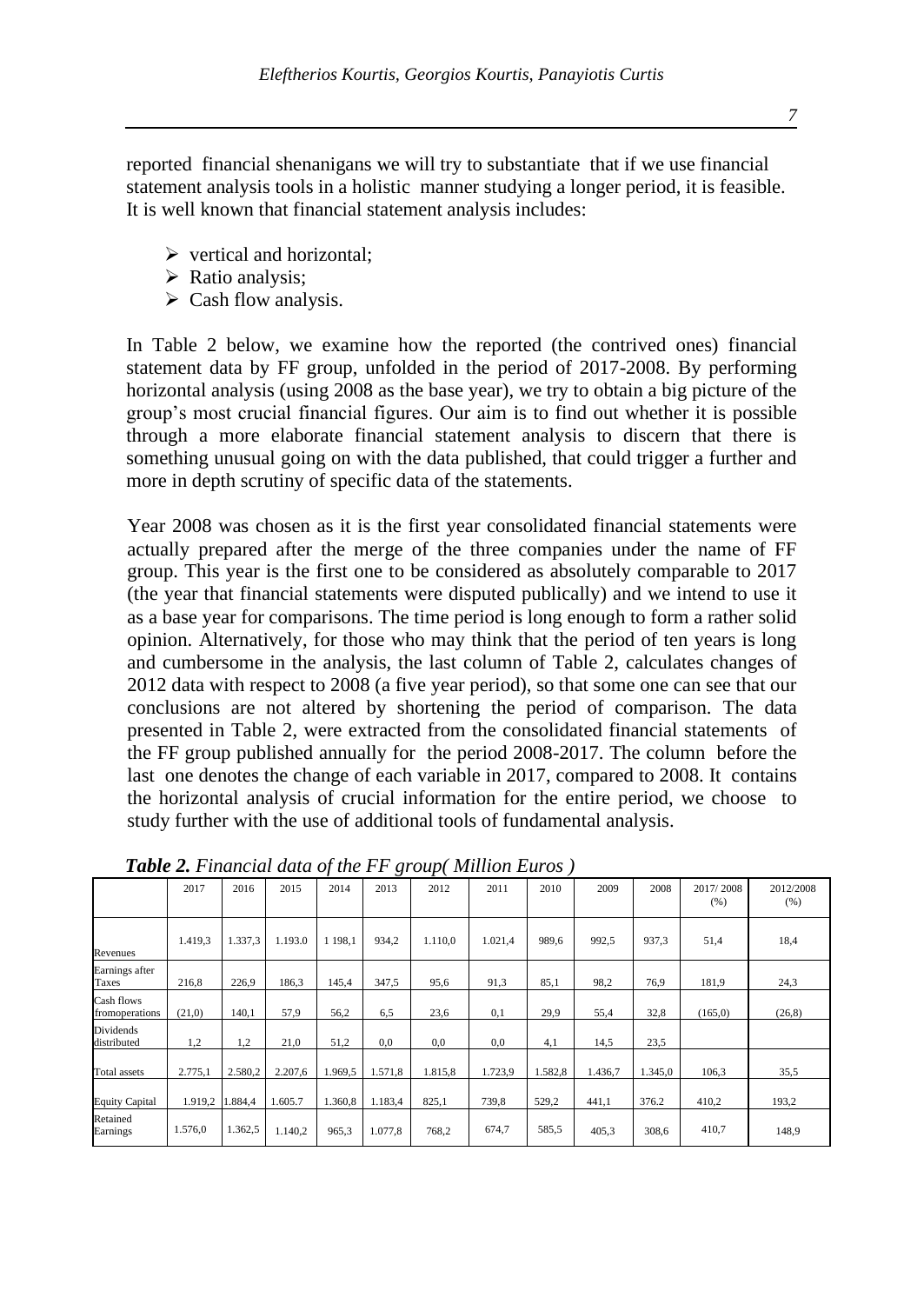| Total non-<br>current Assets     | 679,7   | 781.3   | 650.7  | 605.7   | 547.3   | 719,9  | 705,5   | 635.9 | 690.5 | 680,6 | (0,13) | 5,8   |
|----------------------------------|---------|---------|--------|---------|---------|--------|---------|-------|-------|-------|--------|-------|
| <b>Total Current</b><br>Assets   | 2.095.4 | 1.798,9 | .556.9 | 1.363,9 | 1.024.5 | .095.9 | 1.010.4 | 877.3 | 690.0 | 664.4 | 215,4  | 64,9  |
| <b>Short Term</b><br>Liabilities | 302,5   | 290,0   | 226,4  | 260.5   | 323.9   | 312.2  | 417,2   | 319,9 | 600.6 | 317.3 | (4,7)  | (1,6) |

From Table 2, we observe initially that revenues in 2017 rose by 51,4 % (or 18,4 % in 2012), compared to 2008. We observe also that the financial data exhibiting the greater increase in 2017 (the year of which financial statements were disputed and found distorted) compared to the 2008 (which is the first year of consolidation), in a descending order are:

- $\blacktriangleright$  retained earnings increased by 410,7% (148,9);
- $\blacktriangleright$  equity capital increased by 410,2% (193,2);
- $\triangleright$  total current assets increased by 215,4% (64,9);
- $\blacktriangleright$  earnings after taxes increased by 181,9% (24,3).

(The numbers in parenthesis represent changes in the data of 2012 compared to 2008, that produce the same conclusions).

All these changes (2017/2008 period) are related directly or indirectly to the annual earnings posted by the group that represents the  $4<sup>th</sup>$  in row increased item. Retained earnings (the  $1<sup>st</sup>$ ) increases, came about due to annual earnings reported (even ostensibly), that induced equity capital  $(2<sup>nd</sup>)$  to surge by 410,2% over the years, since earnings were not distributed to a considerable extend (for "non-apparent" reason). That is why, the quality of earnings posted must be meticulously examined, to rule out the possibility that artificial inflation of current asset (the  $3<sup>rd</sup>$  most increased item), has taken place in order to manipulate earnings favorably. It is also necessary to study the increase in current assets, given the fact that short term liabilities (that current capital is supposed to associated with through the ratio of general liquidity), have contracted by 4,7% during the same period. The latter development doesn't justify an incommensurate in scale increase in current assets (as the one observed), that elevated the general liquidity ratio to 693,8%! in 2017, from the level of 209,4% in the 2008 year.

The unexplained and unusual escalation in general liquidity ratio clearly hampers profitability, which is a highest goal. The questionable hike in current assets over the period, altered the composition of assets (fixed and current) that was almost 50%- 50% in 2008, while in 2017 the fixed assets were representing only 24,5% and the current ones climbed in to 75,5%, according to vertical analysis of the data contained in the balance sheet. It is not justified either the increase in retained earnings and equity capital, since the fixed assets, did not increase. In order all these unusual changes to be somewhat justified in the eyes of the stakeholders, the revenue figures had to be "arranged-fixed" by the management respectively, since almost everything else is associated with and it is the principal factor affecting all the rest variables. The genuine revenue figures is not possible to successfully

*8*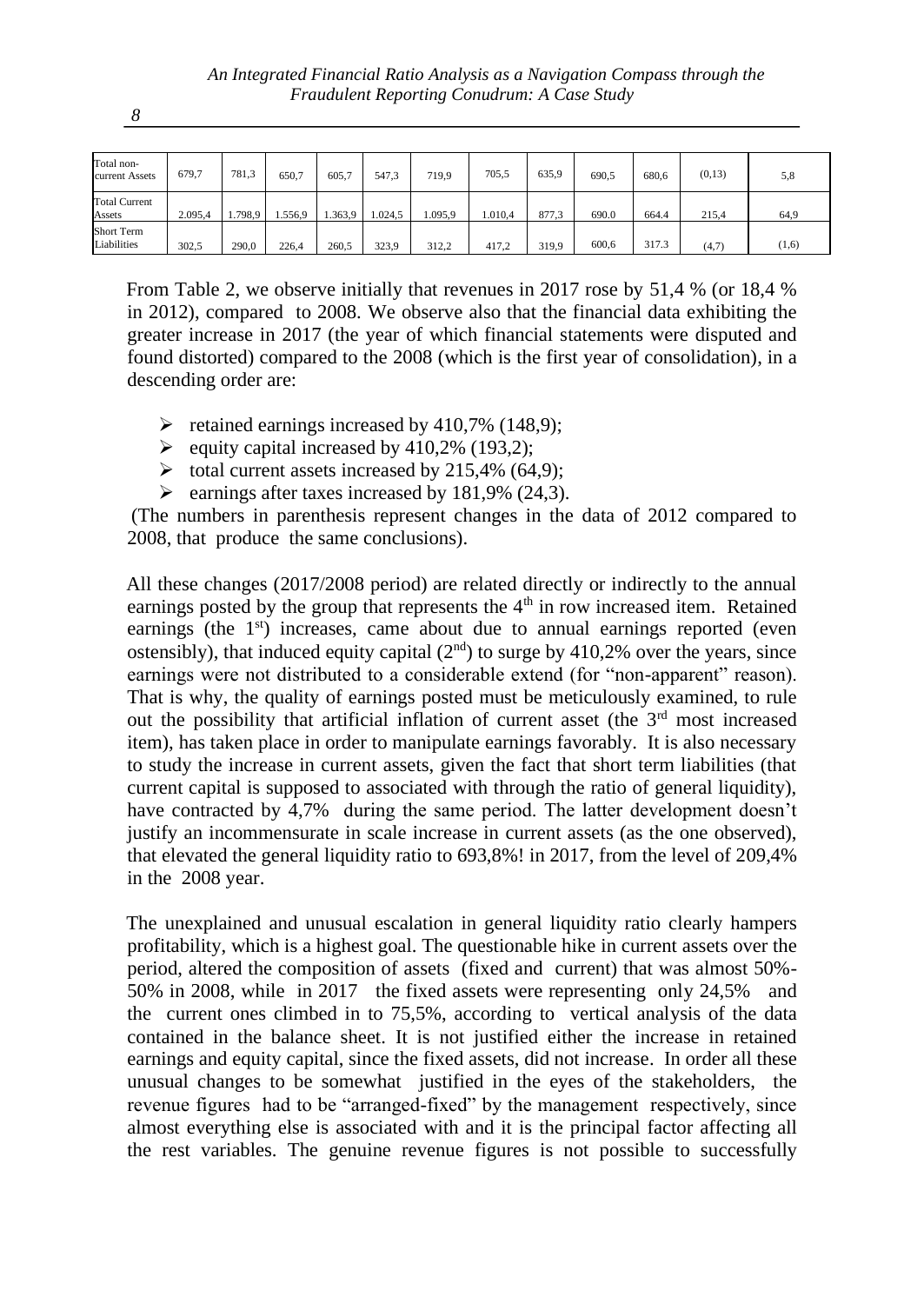identified by external analysis. At this stage we observe that the level retained earnings, equity capital and current assets are not easily explainable and all of them are related to reported earnings. The quality of the latter as a result, must be further examined. This impression becomes even stronger, if we take in to consideration which of the financial variables have been reduced in our case.

Based on Table 2 we observe also that the three financial variables that decreased were the cash flows from operations, the non-current-fixed assets and the short term liabilities. The down turn of these items in 2017 compared to 2008, can not justify a considerable real increase in net income-earnings or retained earnings (and equity) and questions seriously the behavior of the total current assets. These developments are not a coincidence, they are interrelated and explain of what happened (if we take in to consideration the report of Alvarez & Marsal).

The total reported earnings of the FF group for the period (2017-2008) accumulated to 1.570,0 m euros, while total cash flows from operations reached only 381,5 m euros. We thus observe that there is a difference of 1.188,5 m euros in net earnings reported above the cash flows from operations and it can be considered as doubtful. We observe also that retained earnings surge from 308,6 m in 2008, to 1.576,0 m in 2017, which means that 1,267.4 m euros were accumulated from previous profitability and increased equity capital. The total dividends distributed in the same period touched 146,8 m. euros (representing a figure below 10% of the total earnings reported), which is exceptionally and unexplained quite low.

The surge in net income-earnings seems evidently fictitious, since it is consistently well below cash flows from operations every single year for the entire period 2017- 2008. The questionable reported earnings explain why are not distributed as dividends and boosted instead the retained earnings. To increase earnings through creative accounting, current assets (receivables and/or inventories) must be considerably fueled, while short term liabilities are underestimated. Retained earnings as a result escalated ostensibly (to cover up forged earnings), bolstering equity capital without any credible justification, since fixed assets were not increased and existing interest payments were comfortably covered (not to mention that debt capital wasn't reduced accordingly). Whatever is observed to happen in the entire period during which consolidated financial statements are available by comparing the 2017 with respect to 2008 (a ten year period), the same conclusions are drawn, if we compare 2012 to 2008 (a five year period), as shown by the numbers in parenthesis. The direction of the changes is the same, simply as the period under examination is increasing, the derailment of the pertinent ratios is exacerbated.

Given that four items namely inventories, receivables, payables and depreciation (Scott, 2014), are the main ones used by the management to affect earnings, the tracing of the quality of earnings of the FF group must be pursued. It is performed through the reckoning of the items of current assets and short term liabilities that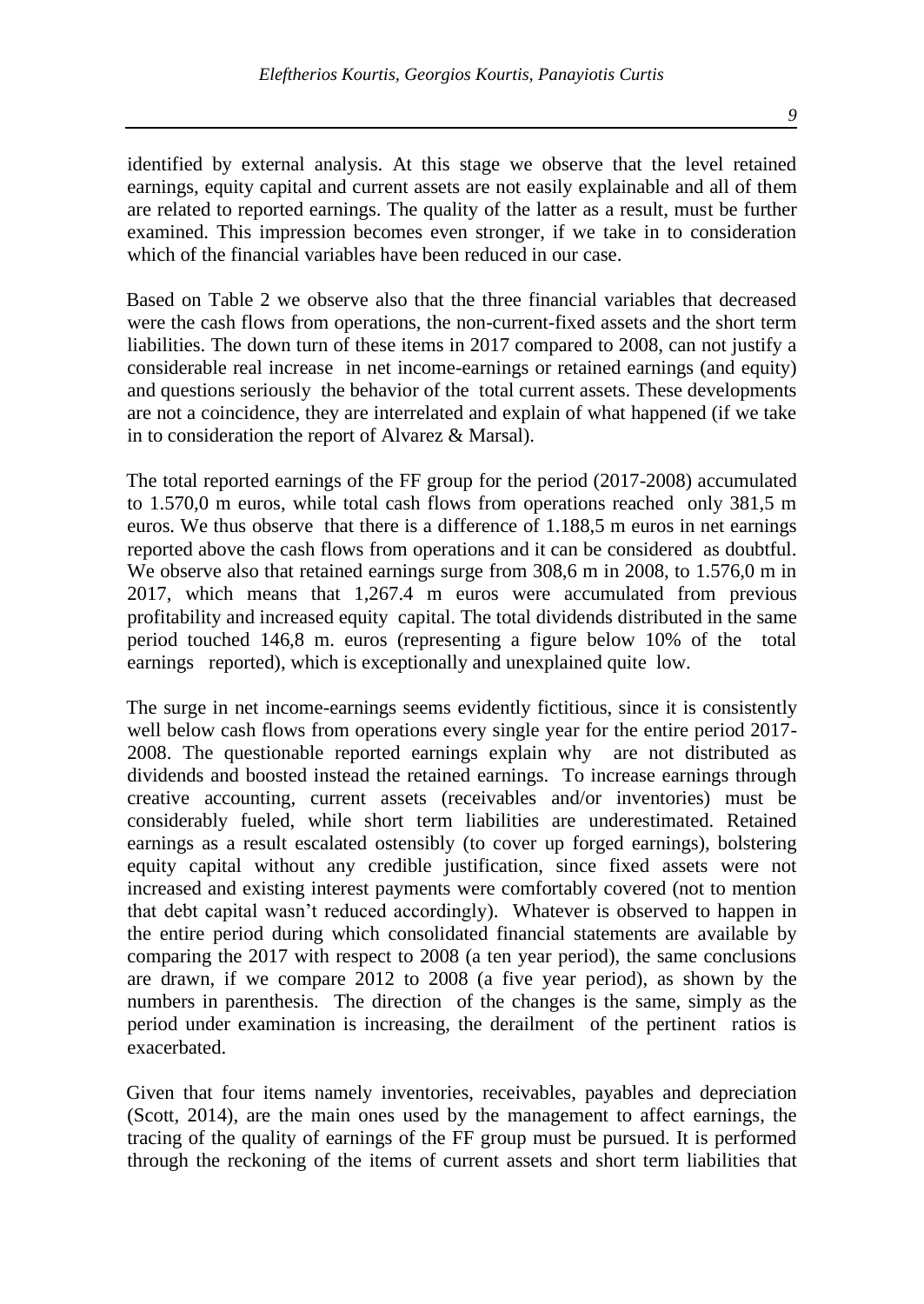encompass three of the four factors that are evidently pertinent to our case (depreciation is evidently of minor importance in our case, since it is used primarily in the cases of companies whose fixed assets are considerably higher than currents, that doesn't hold in FF group). To do so we apply the tool of the Cash Conversion Cycle (CCC) using data according to the reported financial statements of the FF group.

# **4. The Cash Conversion Cycle (CCC)**

The Cash Conversion Cycle (CCC) measure of analysis, refers to the length of time (usually in days) that is necessary for an economic entity to convert the current assets and short term liabilities into cash flows. Current assets are related to the operating cycle and in connection with short term liabilities are used to define net working capital. So we get:

*Cash Conversion Cycle = Operating Cycle – Accounts payable period; Given that: Operating Cycle = inventory in days + days sales outstanding; We have: Cash Conversion Cycle (CCC) = inventory in days + days sales outstanding - Accounts payable in days* (Nobanee *et al.,* 2014).

All these items represent the accruals associated with working capital and for many "occur as a judgement" (to a certain extend) on behalf of management, using the accounting rule discretion that provides enough leeway for management estimations. As such, current accruals have been blamed as a mechanism of accounting earnings management- distortion. "Changes in accounts receivables and inventory appear to contain important information about the earnings quality of firms" ( Palepu *et al.,* 2003).

To administer CCC effectively and efficiently as possible the economic entity, it is necessary to decide the appropriate collection period of receivables, the optimum level of inventories (given its carrying cost) and the corresponding payables. In order to study more closely changes in CCC, based on the published financial statements of the FF group for the period 2017-2008, we construct the following Table 3, that allows us to search for possible manipulation in the 2017, using as basis for comparison the first year of consolidation (2008).

| Year               | 2017    | 2016  | 2008  | 2007  |
|--------------------|---------|-------|-------|-------|
| Revenues           | 1.419,3 |       | 937,3 |       |
| Cost of Goods sold | 785,5   |       | 462,9 |       |
| Receivables        | 664,0   | 654.7 | 286,4 | 195,1 |

*Table 3. Working Capital Analysis (2017-2008) (Million Euros)*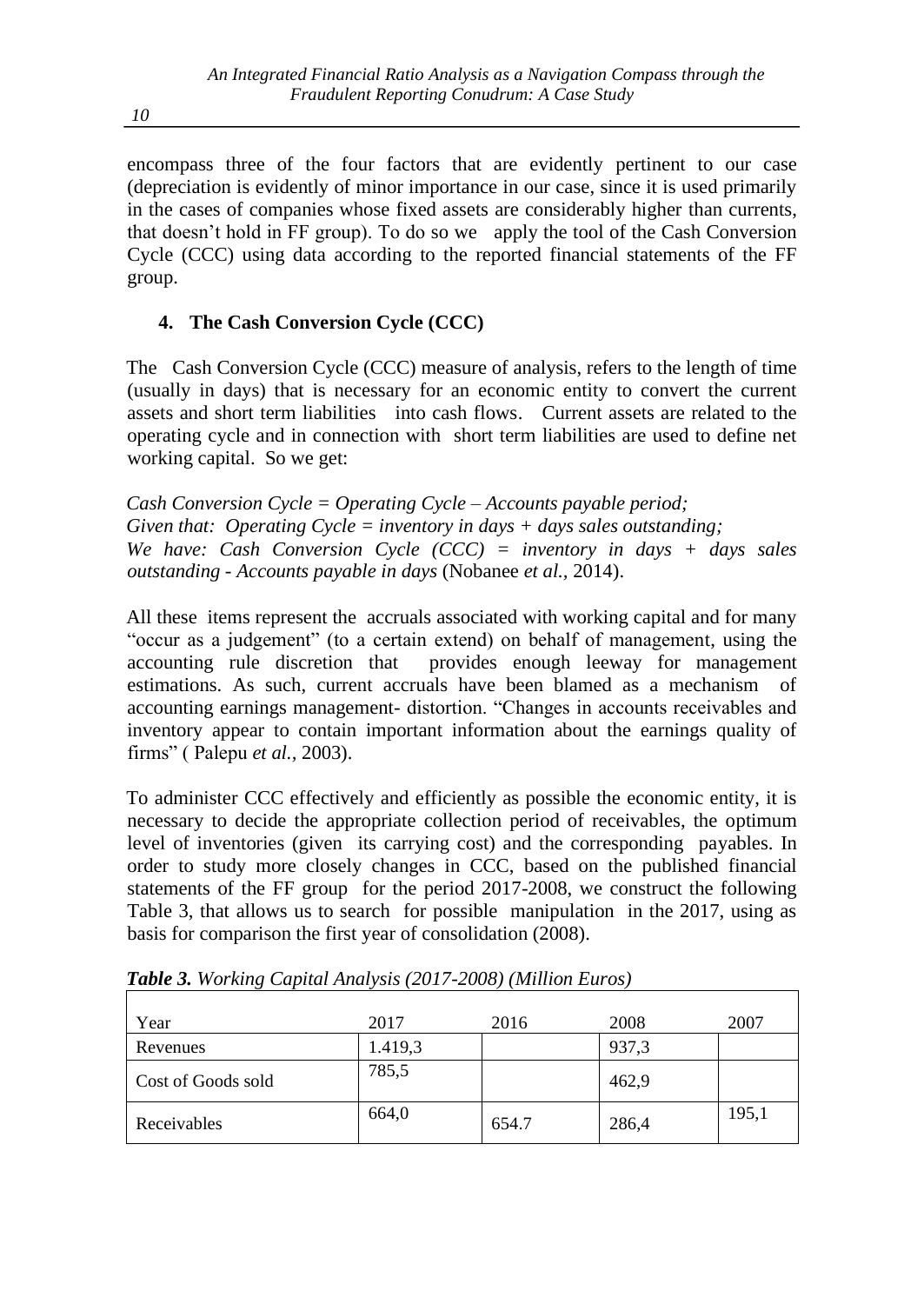| <b>Average Receivables</b> | 659,4 |       | 240,8 |       |
|----------------------------|-------|-------|-------|-------|
| Inventories                | 635,0 | 586,0 | 245,8 | 209,2 |
| Average Inventories        | 610,5 |       | 227,5 |       |
| Payables                   | 139,1 | 141,0 | 174,3 | 148,4 |
| Average<br>Payables        | 140,1 |       | 161,4 |       |

According to the data presented in Table 3, we calculate the CCC and examine any important changes in the three building blocks of it (receivables, inventories and payables) of the measure. In 2017, we get receivable of 169,8 days sales outstanding (or 2,15=1.419,3/659,4). Inventories 283,0 days (or 1,29=785,5/610,5) and payables of 65,1 days outstanding (5,61=785,5/140,1). Based on the calculations preceded, the cash conversion cycle (CCC) of the group for the 2017 is equal to  $169.8 + 283.0$ - 65,1=387,7 days. Correspondingly in 2008, the receivables are equal to 93,8 days of sales outstanding  $(3,89=937,3/240,8)$ . Inventories are 180 days (or  $2,03=$ 462,9/227,5). Payables are equal to 127,2 days (or 2,87= 462,9/161,4). So, the cash conversion cycle of the group in the 2008 was equal to 146,6 days  $(93.8 + 180 - 19.8)$ 127,2).

We see that in 2017 the cash conversion cycle (CCC) increased to 387,7 days, compared to 146,6 days in 2008. It represents an adverse change (increase) touching 164,5%, that indicates that in 2017 cash is stuck into receivables and inventories for considerably more time (that is actually exceeds one year!). It is clear a serious impediment to profitability and value creation process of the group, since it increases capital employed, costs and risks (given it absorbs cash for more time). It represents one more adverse development that must be explained by the analysis why it happened and if it is real (or contrived so that the group exhibit more profits by inflating current capital). So, it is crucial to the analysis study more thoroughly these developments in order to reveal the circumstances under which they appear and their repercussion. Towards achieving that aim, we study developments in the profitability of the group and its determinants during the period (2017-2008).

# **5. Retained Earnings and the Extended DuPont (ROE) Model**

Based on DuPont model revenues (sales) is the core number and that almost all of the important data (ie., earnings, invested capital, receivables, inventories, shortterm liabilities etc) of the financial statements hinge upon. It is the most crucial figure and that is why we are commencing our analysis based on its fluctuations. We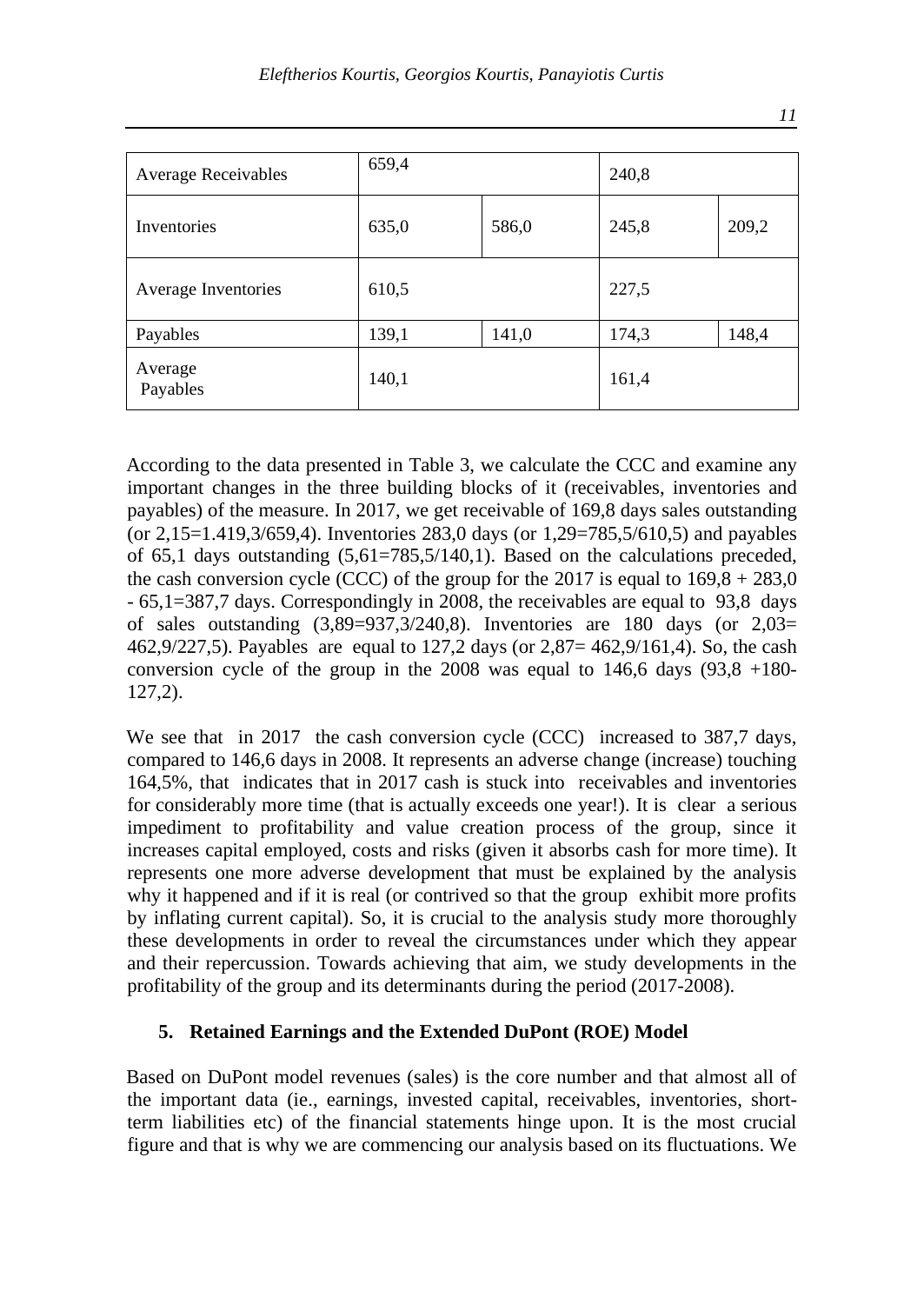make the assumption initially, that revenues figures reported and their increase of 51% during the ten year period (2017/2008) are true. At the same time we observed previously a totally unexplained manifold (compare to revenues) increase in the equity capital (in the form of retained "earnings") and in the current assets (cash and cash equivalents included). Now we examine these developments (since we believe that they are the crux of what happened in the financial statements), in conjunction with the developments in the Return on Equity (ROE) in its expanded (three ratio) form in order to find the Ariadne's thread out of the conundrum of the reported data.

We observed an increase in equity capital to the tune of 401,2 % and as a result equity reached 69,2 % of the total capital in 2017 (compare to 33,4 % in 2008). Equity doubled its contribution in the total capital invested in the FF Group with no apparent reason. Given that in the same period the non current assets (that almost primarily utilize equity funding) in 2017, decreased slightly by 0,13% compare to 2008. So, the huge increase in equity funding, can't be justified convincingly by the theory of finance. This paradox becomes more obvious, if we calculate the ratio equity**/**non current assets. We observe that the group covers non current-fixed assets by 282,3%! (without taking into consideration long term liabilities).

It is exceptionally high and unexplained, it affects adversely the value of the group (since it decreases the return of equity), given that equity capital costs more than the external funding, risk is not reduced since external financing is not very high and interest expenses were easily covered by EBIT. High operational risk is not involved. The fixed assets of the group are quite normal compared to the total ones. Profitability concerns usually trigger financial statement changes. ROE is considered as one of the most widely adopted criterion for investment decisions purposes. In order to grasp more firmly what factors determine ROE, we must study its constituencies. According to the extended Du Pont version, we have: ROE = Net profit margin Χ Assets Turnover Χ Leverage Multiplier.

According to the data extracted from the financial statements of 2017 (Table 2) and the profit margin, the asset turn over and the leverage multiplier ratios calculated in the following Table 4, ROE in 2017 is equal to  $11,3\% = 15,3\%$  X 51,4% X 144,6%. As far as 2008 is concerned, ROE is equal to  $20.3\% = 8.2\%$  X 69.5% X 357.5%.

|                                                     | 2017 | 2016 | 2011 | 2010 | 2009 | 2008 | 2017/2008 |
|-----------------------------------------------------|------|------|------|------|------|------|-----------|
| Net profit margin<br>$=$ Net Profit $/$<br>Revenues | 15,3 | 17,0 | 8,9  | 8,6  | 11,6 | 8,2  | 86,6      |
| Assets turn over $=$<br>Revenues / Total<br>Assets  | 51,4 | 51,8 | 59,3 | 62,5 | 69,1 | 69.5 | $-26.0$   |

*Table 4.**FF Group- Extended ROE Financial Ratios (%)*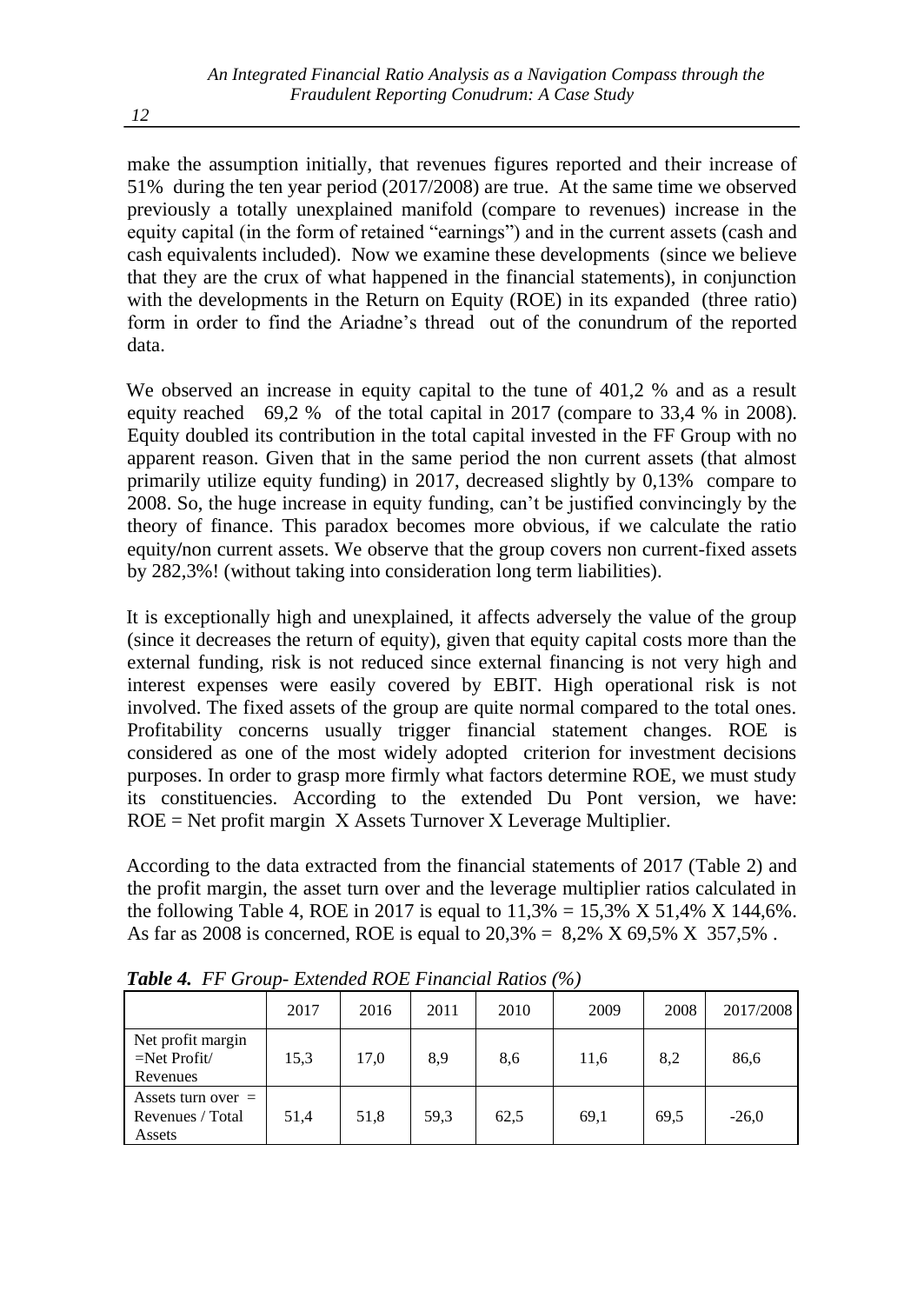| Leverage Multiplier<br><b>Total Assets/Equity</b> | 144,6 | 136,9 | 233,0 | 299,1 | 325,7 | 357,5 | $-59,6$ |
|---------------------------------------------------|-------|-------|-------|-------|-------|-------|---------|
| Return on Equity<br>(ROE)                         | 11,3  | 12.0  | 12,3  | 16,0  | 26,1  | 20,3  | $-44,3$ |
| Current Ratio                                     | 693   | 620   | 242   | 274   | 127   | 209   | 231,6   |
| Current /Total<br>Assets                          | 0,76  | 0,70  | 0.59  | 0.55  | 51,9  | 49,4  |         |

Based on the above, we see that ROE of 2017 represents only 55,7 % of the return of 2008. So, the group suffered a notable deterioration in its return on equity capital. Considering the three building blocks of the return on equity (ROE), we observe that the asset turnover and the leverage factors decreased by 26,0% and 59,6% respectively, as a result primarily of the increase in equity (through the retained earnings) and total assets. The net profit margin is the only factor that improved (unexplained) remarkably by  $86,8 %$  in 2017 (compared to 2008). These developments maintained the return on equity above the threshold of 10%, is deemed as a minimum acceptable return by the foreign stockholders, for a Greek company. So the management wouldn't jeopardize losing their confidence (by achieving performance below that).

Given that the only factor that improved was the net profit margin, the quality of profits is needed to be scrutinized. The trustworthiness of profits is usually disputed (due to accrual accounting), when these are not translated into equal (or higher) cash flows from operations (CFFO) (Piotroski, 2000). The latter unfortunately for the FF group, fall every year considerably behind earnings during the period (or are even negative! as it happened in 2017). The persuasiveness of profits suffers by the fact that in addition dividends were not distributed, but inflated retained earnings, equity and total capital. This process is creating a spiral that dictates the need for more profits and greater net profit margins in order to secure an acceptable ROE and ROA. That is why the profit margin was actually the only ratio determining ROE, that augmented from 8,2% in 2008, to 15,3% in 2017 (Table 4). Its trajectory is moving to the opposing direction to the ones of assets turnover and leverage (which are decreasing) and is actually offsetting (to a certain extend) the negative changes in the other two factors, to secure a reasonable ROE.

#### **6. The Quality of Reported Earnings - CFFO/Earnings Ratio**

The study of ROE indicated that the soundness of reported earnings-profits of the FF group, must be under further intense scrutiny. It is mandatory task, since the prevailing impression and belief among the practioners is that in general hold the following statements: "Profit is an opinion. Cash is a fact", "Operating cash flows are very difficult to forge", "Cash Dividends are impossible to fake" and "Accruals are more subject to errors of estimation and possible manager bias, than cash flows and are less persistent" (Sloan, 1996).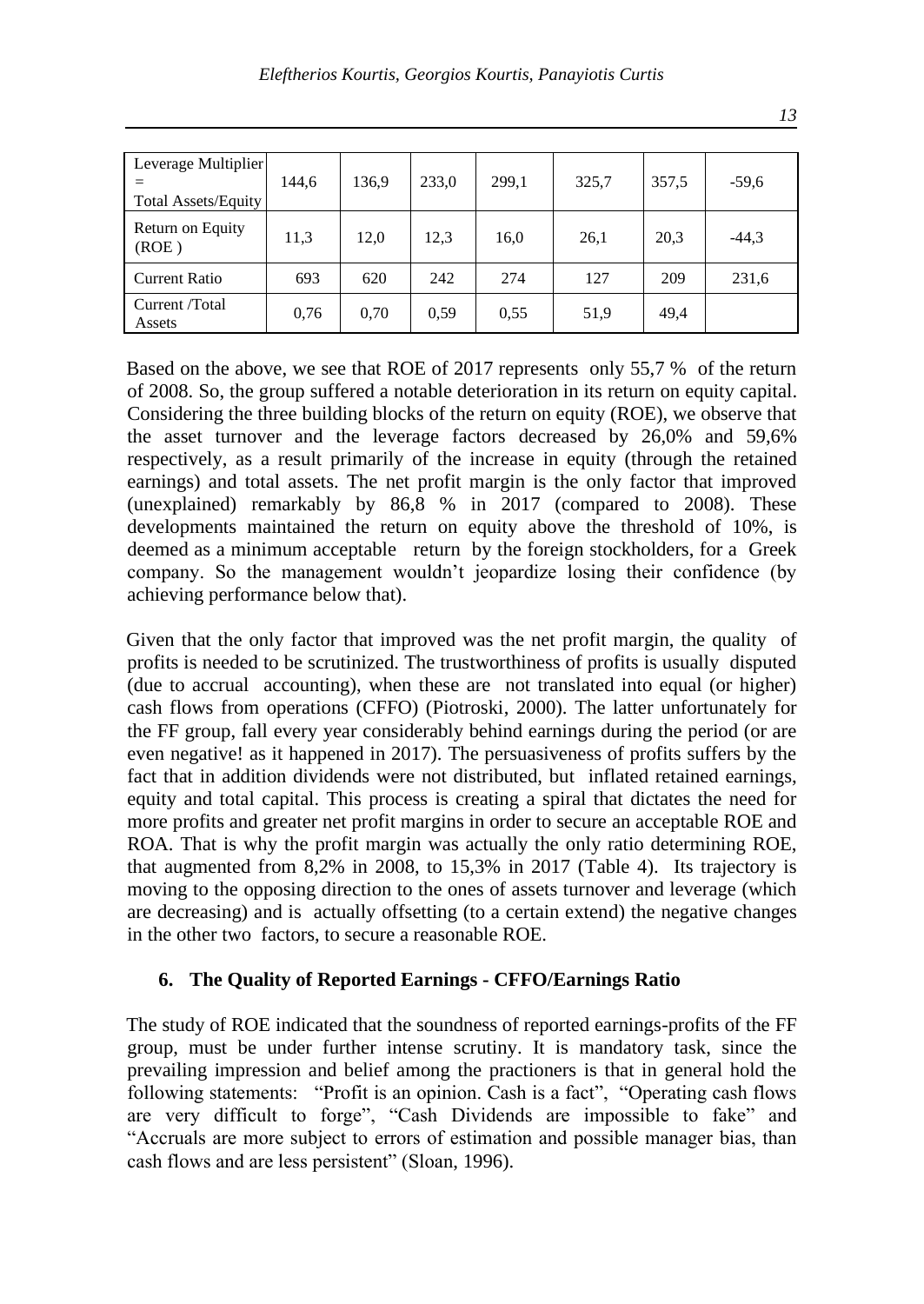It is also true at the same time according to FASB 1978 (section 44), that company's earnings and its components measured by accrual accounting perspective, give a more efficient indication about company's performance than information about the current cash transactions occurred. Dechow *et al.* (2014) also alleges that the accrual accounting bolsters earnings ability to reflect periodic performance (compared to cash accounting) by:

- ➢ anticipating future cash inflows and outflows;
- ➢ delaying the recognition of expenses despite a current cash outflow and recognition of revenues despite a current cash inflow.

In doing so, accruals (measured by the difference between earnings and operational cash flow) make earnings timelier than cash, as well as more effective in matching revenues and expenses. They also state that accruals contribute to earnings persistence, as well as reduce volatility, compared to the cash accounting figures. Given the crucial role accruals play in determining earnings and valuation, Dechow (1994) investigates circumstances under which accruals galvanize earnings' ability to measure firm's performance, that is finally reflected in stock returns. She argues that the importance of accruals is magnified when the performance measurement period is shorter. Hence, according to her the shorter the period, the more valuable is the contribution of accruals in abetting the problems of a) timing and b) matching of revenues and expenses, created by the cash accounting. Their contribution depends on the quality of accruals, that in turn determines the quality of accounting earnings.

According to Morgan Stanley Bank (2011) the objective of earnings quality analysis is *"to assess the extent to which a company's past and present reported financials, provide a sound basis for forecasting its future performance".* So, an earnings quality analysis, must examine *"whether operating margins and sales growth are sustainable ….and if a substantial and steady divergence between earnings and cash flows is observed"*. In our case the divergence of earnings and cash flows from operation is obvious in the reported financial statement data. The sustainability of the FF group sales growth and performance is fabricated as we showed in examining profitability.

Warshavsky (2012) argues, that some signs of accounting manipulation of financial statement data, that could adversely affect the company's earnings quality are among other things, the reporting fictitious revenues and failing to record, or improperly reducing, liabilities. Both of these symptoms were identified and confirmed by Alvarez and Μarsal audit of 2018.

According to Richardson *et al.* (2001), current accruals, as well as the changes in asset efficiency can determine the persistence of earnings. They further allege that information contained in accruals about earnings quality, originate from growth in the scale of operations, as well as from the deterioration in the efficiency of use of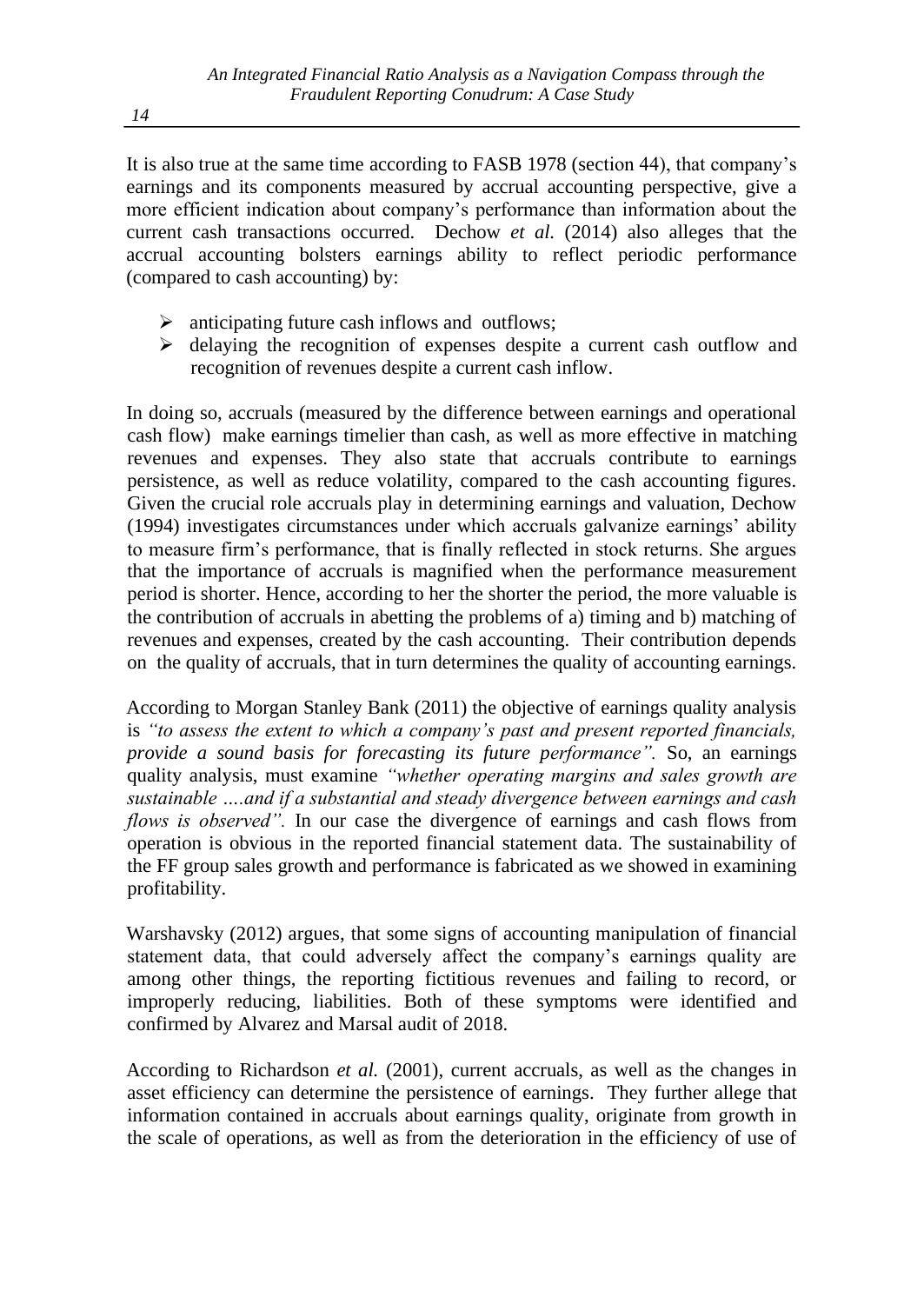assets. Both sales growth (scale) and assets turnover (efficiency) were found to fall behind in the case of FF group.

Sloan (1996) holds that accruals affect the quality of earnings and argues that when earnings are composed primarily by accruals, some of the anticipated earnings may not be fulfilled. He adds that when the accrual component of earnings is higher than the one of the corresponding cash flow, there is an overstatement of earnings. It is therefore a sign that earnings will not persist in the future period and will be rather reversed, as it happened at least partially) in our case. The earnings of the FF group are more than four times higher than cash flows from operations. It is known that Earnings (Net Income)= Cash flow from operations  $+/-$  Net Accruals.

In general, cash flows from operations (CFFO), is consider that should be higher than reported earnings (profits ) due to the fact that " depreciation and amortization are added back to net profit in the cash flow statement". In accordance with the previous statement, for a global sample of 16.000 companies during the period 2010-201, the ratio CFFO/net profit was found to be 150% (gmtresearch). Ratio above 100% characterizes every successful company globally. On the other hand, in case that earnings-profits are higher than cash flows from operations "it suggests the company is either becoming increasingly aggressive in profit recognition through a higher level of accruals or experiencing deterioration in terms of trade" (ValuePickr).

In our case over the considerable time period of ten years (2017-08) examined, we expect that any difference between these two pivotal measures must phased out and these figures to converge (at least) to 100% (if cumulative cash flow doesn't exceeds clearly the total reported earnings). For the FF group, the ratio CFFO/Earnings =  $381,5/1.570,0=0.243$ . A meager ratio of 24,3% only (according to the data of the following Table 5), indicates that earnings are not translated effectively in to operating cash flows and their quality is not secured. There is an undisputable large difference at the expense of cash flows from operations that persists throughout the 10 year period, which is quite long period to be ignored. The quality of declared annual net earnings appear to be contentious.

|                                               | 2017   | 2016  | 2015 | 2014 | 2013                             |      |     | 2012 2011 2010 | 2009 | 2008 | Total<br>$2017 -$<br>2008 |
|-----------------------------------------------|--------|-------|------|------|----------------------------------|------|-----|----------------|------|------|---------------------------|
| Earnings                                      | 216,8  | 226,9 |      |      | 186,3 145,4 347,5 95,6 91,3 85,1 |      |     |                | 98.2 | 76.9 | 1.570,0                   |
| Cash flows from<br><b>Operations</b><br>(CFFO | (21,0) | 140,1 | 57,9 | 56,2 | 6,5                              | 23.6 | 0,1 | 29.9           | 55,4 | 32,8 | 381,5                     |

*Table 5. Financial figures (Million Euros)*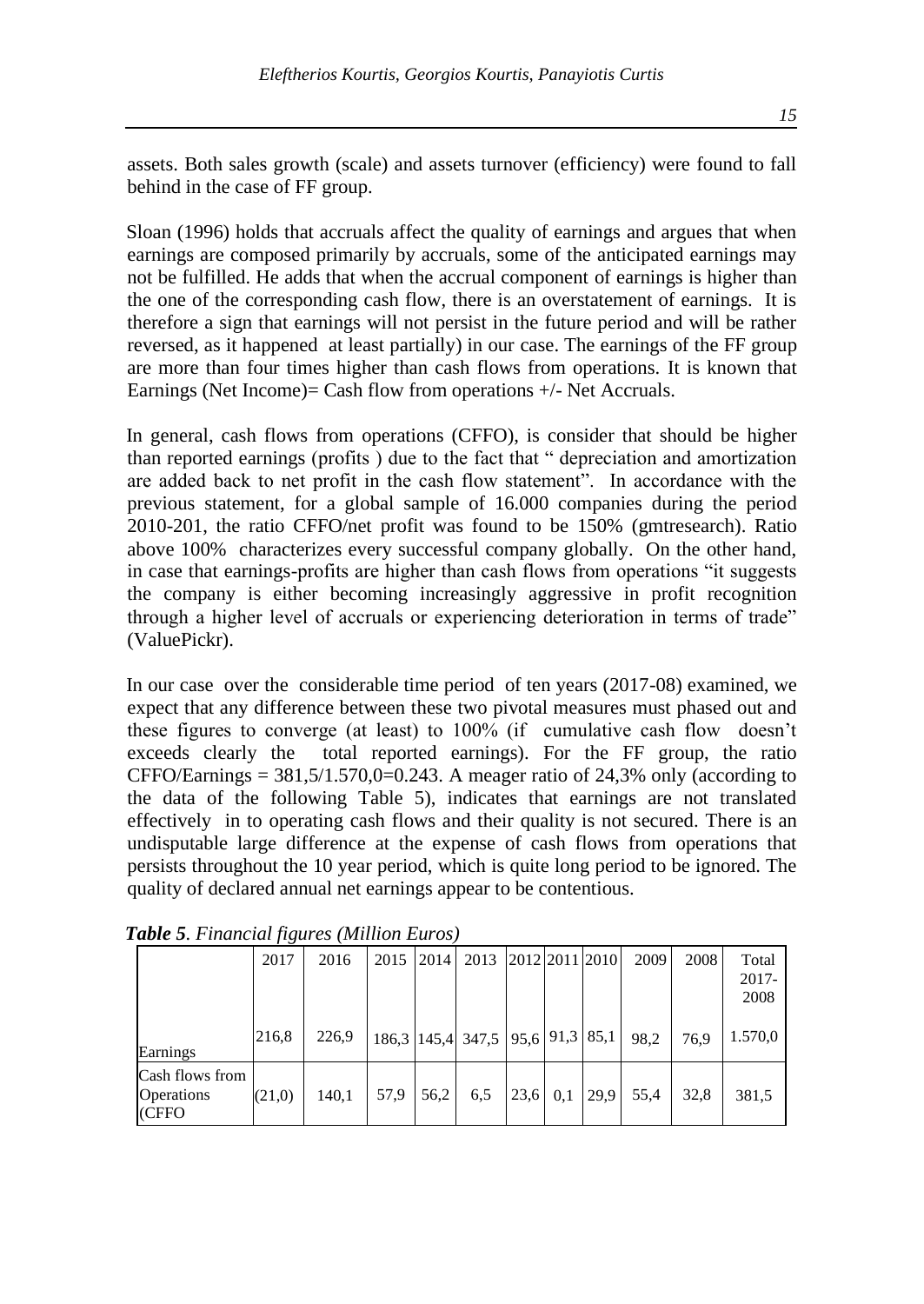It is remarkable that although the FF group declared net profits of 216,8 m in 2017, it reported at the same time negative! cash flows from operations equal to 21,0 m euros. We examine further the quality of earnings declared, using the Piotroski model (2000). According to it, the quality of earnings depends on whether the cash flow from operation: a) is positive and b) greater than earnings.

It is illuminating the fact that none of these two criteria is fulfilled at least for the 2017 statements (the latter of the two criteria has never been fulfilled in any year of the period). The cash flows from operations of the FF group for the entire period under consideration are consistently well below earnings and oscillate in a conspicuous fashion, that none financially sound company exhibit for a long time as in our case.

By applying further the Piotroski model (2000) of ratio analysis in the 2017 financial statement data of the FF group, we find that with respect the nine (9) criteria, only three (3) of them are fulfilled successfully. This poor performance based on the model, is a sign that the real financial health of the company is not as satisfactory, as first glance analysis might convey using the aggregate ROE, liquidity and leverage ratios alone or the Z score may suggest. Studying the performance of the FF group based on Piotroski's model more thoroughly, we observe that the only positive criteria fulfilled are the ROA (positive return), liquidity, equity and not increase in shares outstanding. All these though are improving as the result of earnings manipulation that forge net earnings. Net earnings were fabricated by inflating receivables (sales) and inventories (to lower cost of goods sold).

Underestimating also short term liabilities, boosted liquidity artificial. The fake earnings were not distributed (as expected) and boosted equity capital lowering leverage as a result. Since all pivotal financial data were forged the management of the group had no motivation to issue new shares (that is a positive sign by the model), so that its control (by the old owners) would be diluted and financial statements would be probably under closer scrutiny. So, all three "positive signs" is a result of manipulation and not of a genuine performance. On the other hand, we observe that according to Piotroski the group failed miserably in fulfilling vital required criteria regarding the cash from operations, the efficiency or profitability improvement (from year to year) criteria.

A useful additional supplementary test is the earnings manipulation detection model of Beneish (1999). He finds that companies in order to manipulate financial statements data employ mainly either contrived sales boosting and/or artificially inflated current capital data. The most suitable means depends on whether the company is characterized by high net profit margin and/or its total capital is overwhelmingly dominated by current assets items (as opposed to fixed assets ones). In our case the economic entity combines both features. It is characterized by relatively high net profit margin (15,3% in 2017, Table 4), while at the same time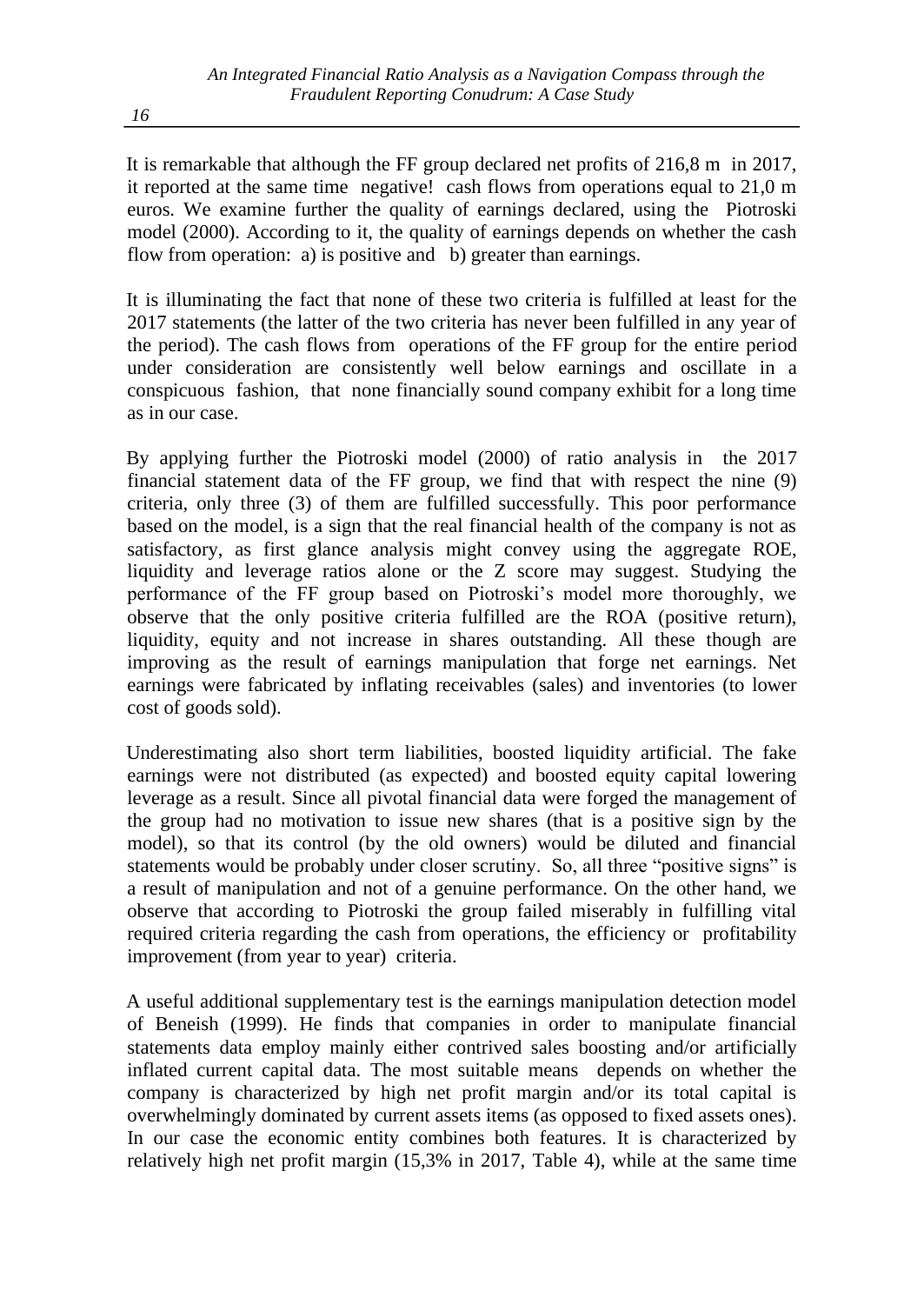the current assets amount 76% of the total ones (Table 2). Since either feature is present in the case of the FF group both these methods were deemed appropriate and were utilized accordingly, as we saw examining the three individual factors determining ROE .

We firmly believe that an integrated (combining an array of supplementary tools) and not a partial and biased financial statement analysis, is well equipped to uncover any reporting wrong doings and can be used in forensic accounting dealing with cases of financial statements fraudulent reporting (Curtis *et al.,* 2005). A secluded application of a certain tool (as it is in our case the Z score of Altman), may conceal important aspects in the analysis. It can happen due to the fact that the specific tool purporting to explore bankruptcy considerations its construction is based on ratios that exploit primarily accounting profits (current and retained), liquidity data (short term assets and liabilities), leverage (equity and debt data) and efficiency measures (revenues and total capital, Altman 2000).

All of these data as we have seen so far, are the ones that have been used to manipulate financial statements. So, the Z score is greater than 2,8 which is a threshold point, below of which may cause alarming concerns. As a result by exploiting in the analysis of the specific group primarily those type o instruments (appropriate for other circumstances), someone may reach unfounded conclusions regarding the financial rigor of the group. This type of pitfall can be avoided by examining meticulously the soundness of the inner logic connecting the tools applied in each case. The analysis must be appropriate to elucidate any contradictions in the reported financial statements that may reflect manipulation (ample accounting profits but not dividend distribution or commensurate cash flows from operations, unjustified inflation of retained earnings and equity capital, unexplained "cash and equivalents" and current capital accumulation etc). All tools applied must be chosen to form an integrated apparatus with a seamless possible transition from one to the next, so that secured and unequivocal conclusions about the financial health of the group can readily emerge. In that case the forensic accounting mechanism may represent the Ariadne's thread, that will lead us successfully through the inner labyrinths (conundrum) of reported forged financial statements (after "killing the Minotaur" of manipulation). It will then reveal the true financial position of the financial entity, that is blatantly concealed. This mechanism can be integrated with appropriate corporate governance provisions and internal control setting to detect and prevent fraud and its deleterious implications for a company, the economy and society

# **7. Conclusion**

The published financial statements of the FF group for the 2017 (and not only) unequivocally violated the spirit and the substance of the revised "Conceptual Framework for Financial Reporting", since it failed to provide existing and potential investors, lenders and other creditors, with the necessary information to assess how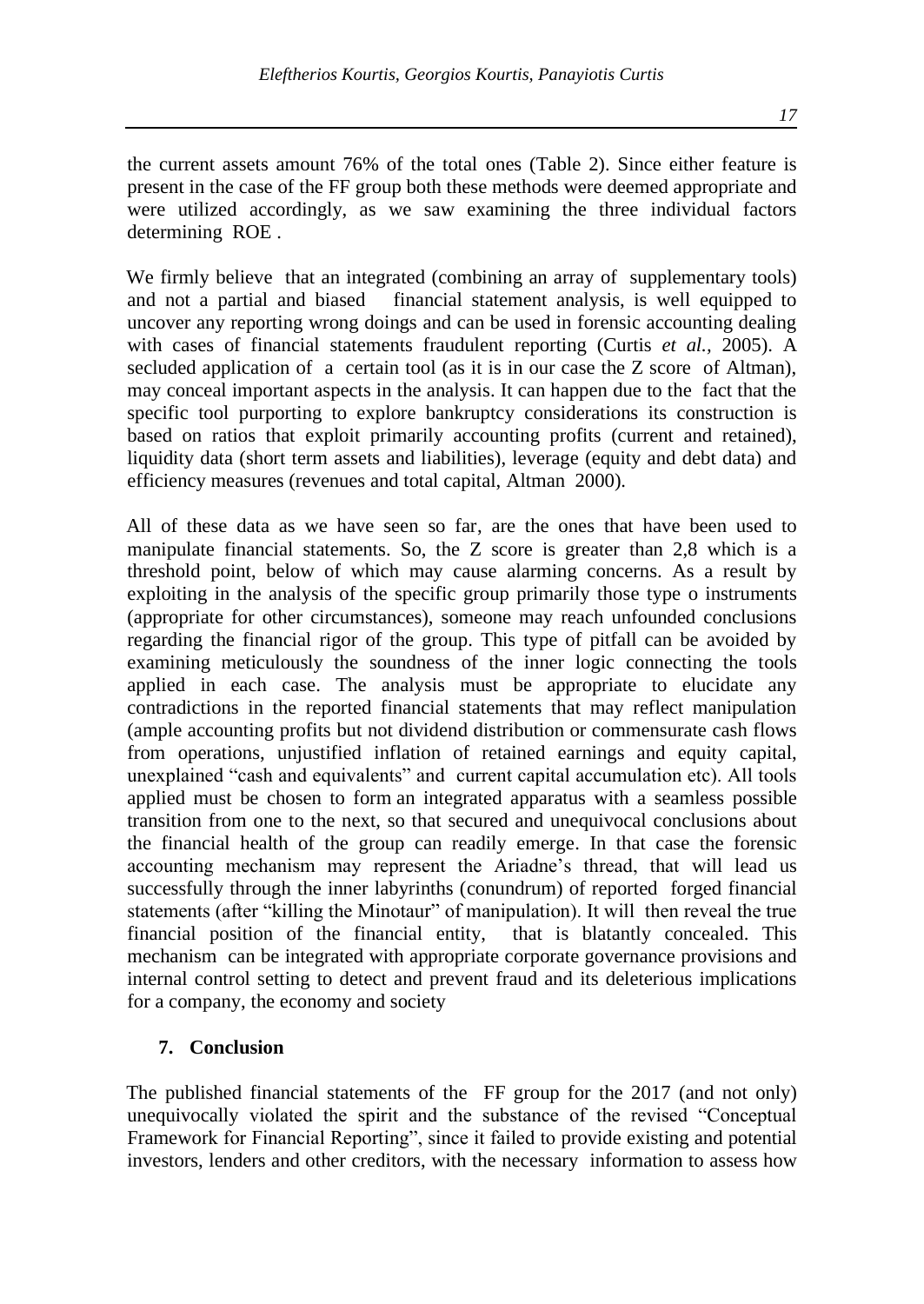effectively and efficiently management administers the resources and evaluate the entity's prospects for future cash flows. Almost all of the reported data were not proven verifiable, but strongly distorted and inappropriate as an input to the decision making process. In addition the reporting practices by the FF group didn't attenuated the agent and information asymmetry problems but accentuated them, given its obviously deficient corporate governance and internal control systems, that facilitated manipulations.

Specifically an analysis of the 2008-2017 financial statements of the FF group based primarily on financial ratios, indicated that with the laps of time some ratios took values unexplained by the financial management principles. Ηorizontal, vertical and extended ROE analysis, current accruals quality, cash flows from operations ratios, as well as the cash conversion cycle analysis were applied. All of them worked synergically to substantiate findings that earnings management practices were extensively performed and specific data may were artificially boosted to perpetrate financial statements forging. The analysis was supplemented by additional tools (Piotroski model) related to fundamental analysis, that can be used as forensic mechanisms to detect fraud. Their application revealed the direction and depth of manipulation.

The horizontal and vertical analysis of the financial statement statements data over an adequate period, revealed discrepancies or aberrations in crucial ratios, that were examined parsimoniously to comprehend the causes (genuine or contrived). The synergistic application of tools revealed that reported profitability is questionable and it achieved primarily due to higher profit margins that were attained through overstating current assets (inventories and receivables). So profits couldn't be translated in to operating cash flows, but bolstered liquidity instead. Dubious retained earnings (of the forged ones), overstated finally equity capital (decreasing leverage ostensibly and the multiplier), that finally curbed ROE. The tools applied examined almost all aspects of financial performance in a balanced and constructive manner. We didn't use tools that underscore predominately only specific aspects of performance in a concise form as accounting returns (ROE as a single ratio), liquidity, leverage (or even the Z score of Altman), that would have provide us with placid-acceptable (but false) signs, since the management had affected their determinants in a more astute fashion.

An integrated analysis (representing an acceptable agency cost), can be exploited as forensic accounting mechanism by internal and external stakeholders, to trace when corporative governance doesn't work efficiently and effectively (as in the case of Folli Follie) and fraudulent accounting practices may have taken place. Under such circumstances, we observe that crucial financial ratios derail and can be used as red flag mechanism indicating whether and how financial statement manipulation has been perpetrated. So information asymmetry can be partially corrected and agency problems can be monitored indirectly with some extra (reasonable) cost related to performing financial statement analysis. The latter (when it is used in a more holistic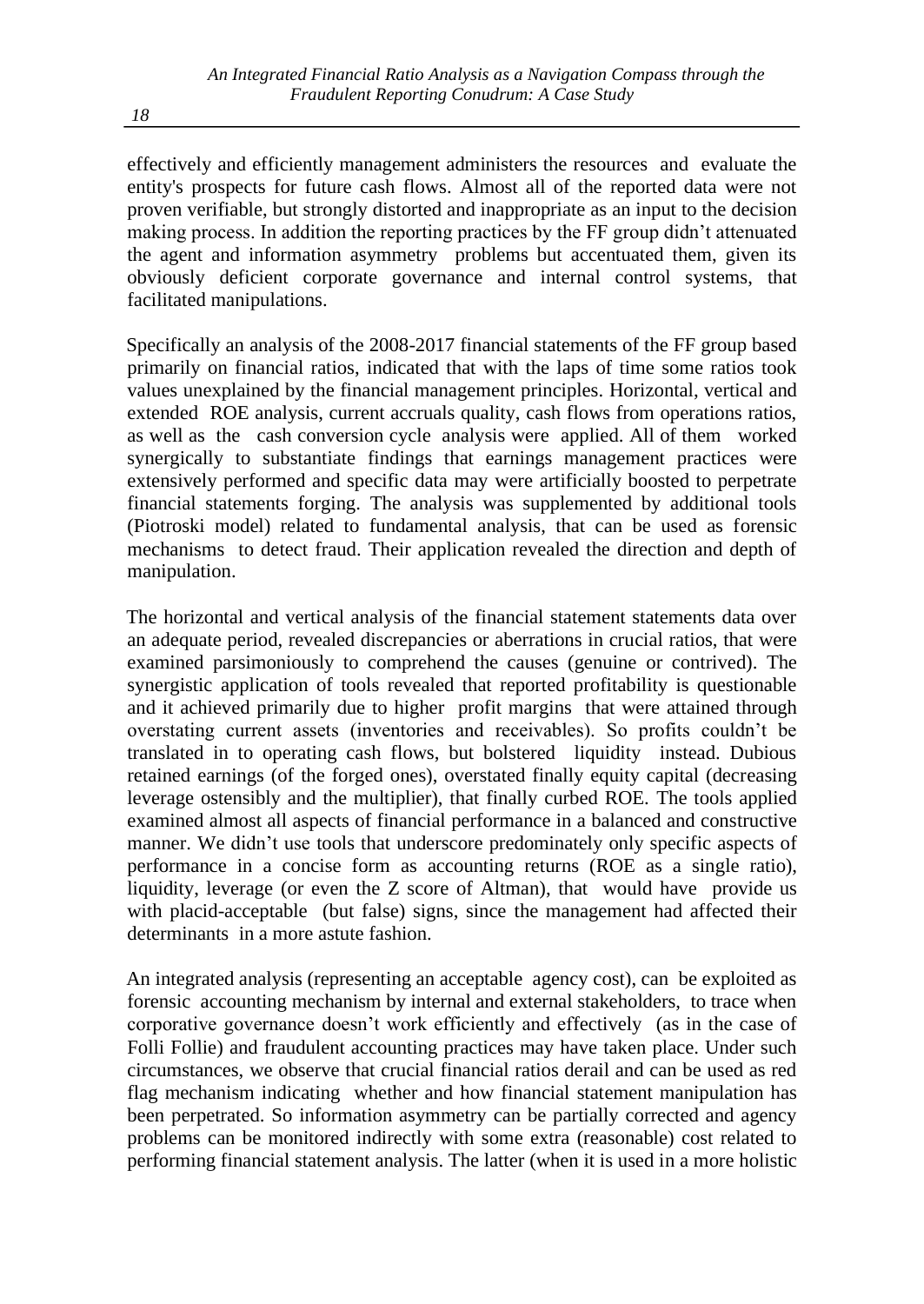rather than haphazard way) is an indispensable mechanism to secure that possible fraudulent financial reporting will not be undetected, contributing inexorably to nonefficient allocation of resources that exacerbate welfare loses.

#### **References:**

- Agfe. 2019. How to Detect and Prevent Financial Statement Fraud. Retrived on jan 21<sup>st</sup>, From <https://www.agfe.com/tools>
- Altman, E.I. 2000. Predicting financial distress of companies: Revisiting the Z- Score and Zeta Models.
- Beneish, M.D. 1999. Detecting GAAP Violation: Implications for Assessing Earnings Management Among Firms with Extreme Financial Performance. Journal of Accounting and Public Policy, 16(3), 271-309.
- Curtis, P., Thalassinos, J. 2005. Equity fund raising and creative accounting practices: Indications from the Athens Stock Exchange for the 1999-2000 Period. European Research Studies Journal, Vol. 8, issue 1-2.
- Darjezi, J., Khansalar, E. & Holt, A. 2015. The Role of Working Capital Accruals on Earnings Quality and Stock Return. International Journal of Economics and Finance, Vol. 7, No. 9.
- Dechow, P. 1994. Accounting Earnings and Cash Flows as Measures of Firm Performance: The Role of Accounting Accruals. Journal of Accounting and Economics, (18), 3-42.
- Dechow, P.M, Ge, W., Larson, C.R. & Sloan, R. 2011. Predicting material accounting Misstatements. Contemporary Accounting Research, 28(1), 17-82.
- Eisenhard, K.M. 1989. Agency Theory: An Assessment and Review. Academy of Management Review, Vol. 14, No. 1, 57-74.
- FF Group financial statements were retrieved on Jan 4<sup>th</sup> 2019, from http://www.ffgroup.com [/el/ependytes/pliroforiako-yliko/oikonomikes-katastaseis](http://www.ffgroup.com/el/ependytes/pliroforiako-yliko/oikonomikes-)
- Gray, W. 2019. A Remarkable New Factor: The Cash Con version Cycle. Retrieved from [https://alphaarchitect.com/2019/04/09/a-remarkable-new-factor-the-cash](https://alphaarchitect.com/2019/04/09/a-remarkable-new-factor-the-cash-)  conversio[n-cycle/](https://alphaarchitect.com/2019/04/09/a-remarkable-new-factor-the-cash-conversion-cycle/)
- Healy, P.M. & Wahlen, J.M. 1999. A review of the earnings management literature and its implications for standard setting. Accounting Horizons, 13, 365-383.
- IASB. 2018. Conceptual Framework for Financial Reporting.
- Jensen, M. & Meckling, W. 1976. Theory of the firm: Managerial behavior, agency costs, and ownership structure. Journal of Financial Economics, Vol. 6, issue 4, 305-360.
- Kourtis, G.P., Κourtis, L.P., Kourtis, M.P. and Curtis, P. 2017[. Fundamental Analysis,](https://ideas.repec.org/a/ers/ijebaa/vvy2017i4p3-18.html)  Stock Returns and High B/M Companies. [International Journal of Economics](https://ideas.repec.org/s/ers/ijebaa.html) &
- Business Administration, Vol. 5, issue 4, 3-18.
- Morgan Stanley Bank. 2011. The Informativeness and Monitoring Effect of Analysts Comments on Earnings Quality.
- Nguyễn Công Phương & Nguyễn Trần Nguyên Trân, 2014. Beneish Model in Predicting Materiality Errors in Financial Statements. Economics and Development Journal, 206, 54-60.
- Nobanee, H. Al Hajjar, M. 2014. An Optimal Cash Conversion Cycle. International Research Journal of Finance and Economics. March (120), 13-22.
- Palepu, K.G., Healy, P.M. and Bernard, V.L. 2003. Business Analysis and Valuation Using Financial Statements: Text and Cases. 3rd ed. South-Western.
- Piotroski, J. 2000. Value investing: The use of historical financial statement information to